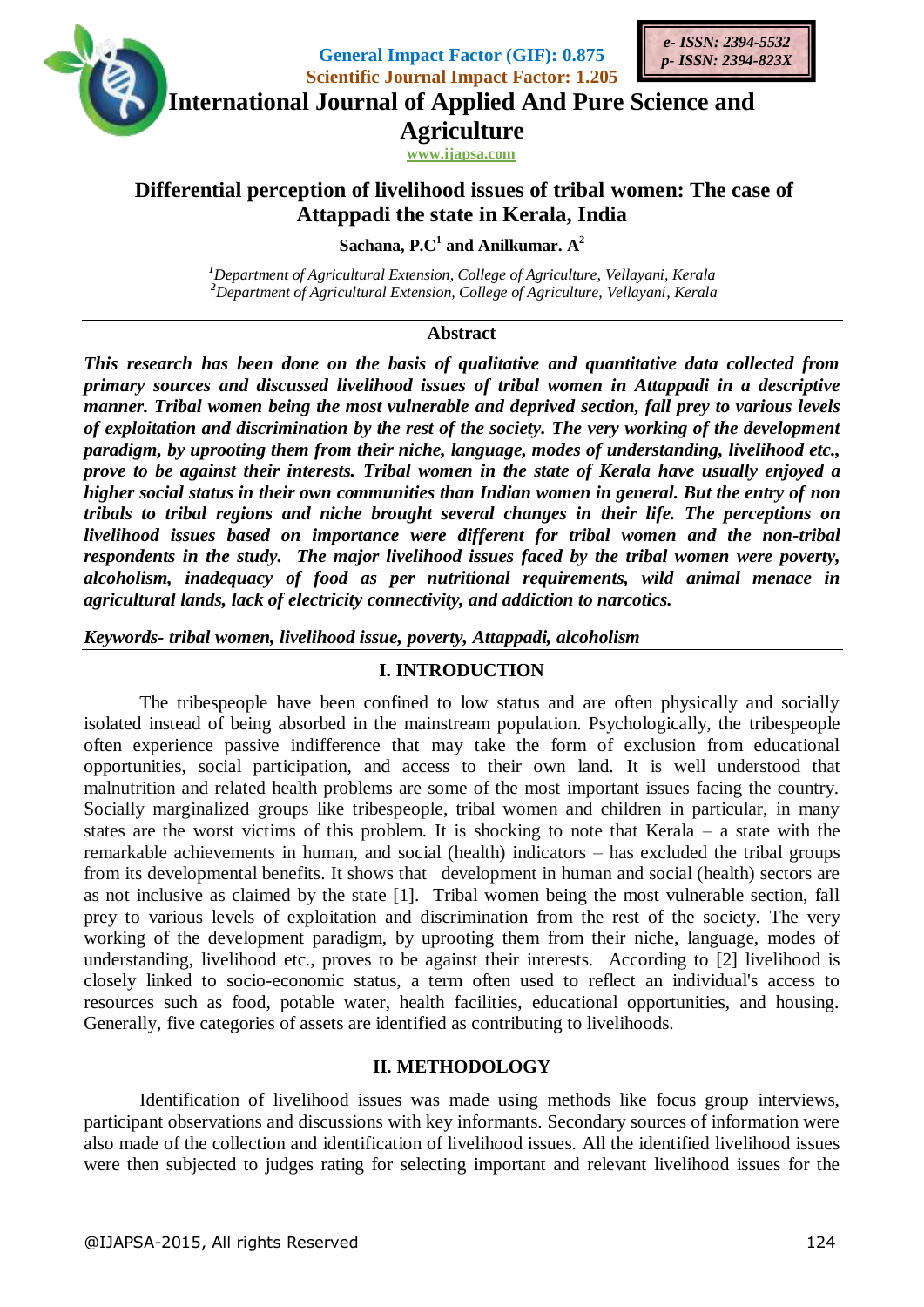purpose of the study. For prioritizing the livelihood issues the selected list of livelihood issues were administered separately to the tribal and non-tribal respondents for indicating the priority and importance of the issues to be addressed by giving ranks. This was done to critically examine the differential perception of tribal women and non-tribal respondents. Which would provide information and insights to the policy makers and administrators about the appropriate developmental interventions and focus to be made while formulating the developmental strategies for tribal women.

## **III. RESULTS AND DISCUSSION**

#### **3.1. Tribespeople in Kerala**

As per the constitution of government of India the term "Scheduled Tribe" is used to refer tribal people. The Scheduled Tribe population of Kerala is 484839 persons as per [3] constituting 1.45 per cent of the total population of the State. Highest concentration of Scheduled Tribes is seen in Wayanad district (31.24 per cent) followed by Idukki (11.51 per cent), Palakkad (10.10 per cent) and Kasargod (10.08 per cent).These four districts together accounts for 62.93 per cent of Scheduled Tribes in the State. The coastal district of Alappuzha has the lowest percentage (1.36 per cent). There has been an increase of 0.63 per cent as compared to 2001 population census. Sex ratio of Scheduled Tribe population in Kerala is 1035. The Scheduled Tribes in Kerala are not only geographically concentrated, but are overwhelmingly rural.

## **3.2. Attappadi**

Attappadi, one of the prominent forest regions of Kerala, is situated in the north eastern part of Palakkad district of Kerala. It is one of the 43 tribal development blocks in India. Attappady, situated in Mannarkkad Taluk of Palakkad district, is located  $10^0$  55` 10`` and  $11^0$  14` 19`` North latitude and between  $76^{\circ}$  27`11`` to  $76^{\circ}$  48`8`` East longitudes, is an area of undulating terrain, a valley sandwiched between Nilgiri hill ranges in North and Vellingiri ranges to the south (both having an elevation of over 1200 metres), with a total area of 745 sq km. The Attappady plateau has got a general slope towards eastern side and merges with elevated regions of Tamilnadu. Erratic pattern of rainfall, loose soils lacking in moisture, less vegetal cover, un-scientific tree cutting, agricultural practices etc. has rendered these lands an erosional landscape which paved way for slow desertification. The major river systems draining the plateau are Bhavani, Siruvani, Varagar, Kodangarapallam and Kunthipuzha. Administratively the Attappadi development block consists of three grama panchayats namely Agali, Pudur and Sholayur.

#### **3.3. Livelihood issues of tribal women according to its priority and importance as perceived by the tribal women**

| Table 1. Livelihood issues of tribal women according to its priority and importance as perceived by the tribal women |  |  |  |
|----------------------------------------------------------------------------------------------------------------------|--|--|--|
|                                                                                                                      |  |  |  |

| Sl. No.        | <b>Livelihood issues</b>                                    | Rank                        |
|----------------|-------------------------------------------------------------|-----------------------------|
|                | Alcoholism                                                  |                             |
| $\mathfrak{D}$ | Wild animal menace in agricultural lands                    | $\mathcal{D}_{\mathcal{A}}$ |
| 3              | Land alienation                                             |                             |
|                | Addiction to narcotics                                      |                             |
| 5              | Depletion of natural resources like forest and water bodies |                             |
| 6              | Inadequate transport facilities                             |                             |
|                | Inadequate educational facilities                           |                             |
| 8              | Inadequate medical facilities                               | 8                           |
| Q              | Social exclusion and discrimination                         | Q                           |
|                | Cultural invasion by non tribals                            |                             |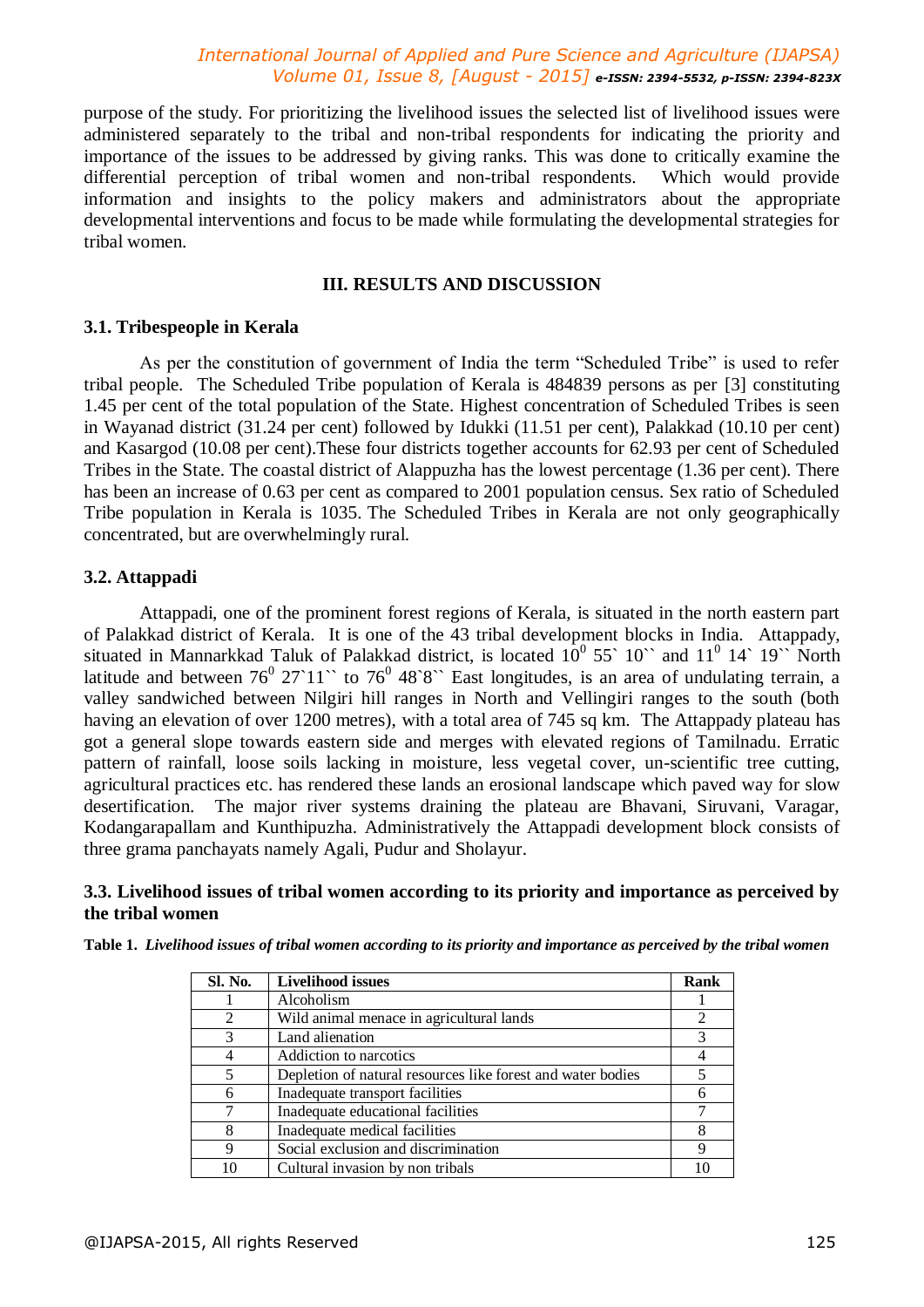| 11 | Gender discrimination at work places                         | 11 |
|----|--------------------------------------------------------------|----|
| 12 | Inadequacy of food as per nutritional requirements           | 12 |
| 13 | Inadequacy of water for irrigation                           | 13 |
| 14 | Addiction to chewing stimulants like betel, pan masala etc., | 14 |
| 15 | Lack of electricity connectivity                             | 15 |
| 16 | Domestic violence                                            | 16 |
| 17 | Unemployment                                                 | 17 |
| 18 | Poverty                                                      | 18 |
| 19 | Ill health                                                   | 19 |
| 20 | Inability to utilize welfare interventions of the government | 20 |
| 21 | Nonreach of government supports and other welfare            | 21 |
|    | measures.                                                    |    |
| 22 | Financial exploitation by non tribals                        | 22 |
| 23 | Inadequate access to safe drinking water                     | 23 |
| 24 | Physical insecurity due to random entry of wild animals      | 24 |
| 25 | Inadequate housing facilities                                | 25 |
| 26 | Nutritional insecurity                                       | 26 |
| 27 | Forest fire during summer                                    | 27 |
| 28 | Land slides                                                  | 28 |
| 29 | Sexual exploitation                                          | 29 |
| 30 | Inadequacy of safe food                                      | 30 |
|    |                                                              |    |

The table no 1 clearly indicates that the major livelihood issues as perceived by the tribal women, which are ranked according to its importance and priority are alcoholism, wild animal menace in agricultural lands, land alienation, addiction to narcotics, depletion of natural resources like forest and water bodies, inadequate transport facilities, inadequate educational facilities, inadequate medical facilities, social exclusion and discrimination, Gender discrimination at work places, Inadequacy of food as per nutritional requirements.

# **3.4. Livelihood issues of tribal women as perceived by the non - tribal social activists and extension functionaries**

| <b>SI. No.</b> | <b>Issues</b>                                                        | Rank           |
|----------------|----------------------------------------------------------------------|----------------|
| 1              | Poverty                                                              |                |
| $\mathfrak{D}$ | Alcoholism                                                           | $\mathfrak{D}$ |
| 3              | Inadequacy of food as per nutritional requirements                   | 3              |
| 4              | Wild animal menace in agricultural lands                             | $\overline{4}$ |
| 5              | Depletion of natural resources like forest and water bodies          | 5              |
| 6              | Land alienation                                                      | 6              |
| 7              | Inadequate transport facilities                                      | 7              |
| 8              | Inadequate educational facilities                                    | 8              |
| 9              | Inadequate medical facilities                                        | 9              |
| 10             | Skeptical attitude of tribes people                                  | 10             |
| 11             | Inadequate access to safe drinking water                             | 11             |
| 12             | Lack of initiative and motivation                                    | 12             |
| 13             | Lack of health awareness and importance of personal cleanliness      | 13             |
| 14             | Rigid and closed cultural system                                     | 14             |
| 15             | Gender discrimination at work places                                 | 15             |
| 16             | Inadequacy of water for irrigation                                   | 16             |
| 17             | Reluctance for social interaction                                    | 17             |
| 18             | Absence of life skills like communicative skills, creative thinking, | 18             |
|                | critical thinking, problem solving etc.,                             |                |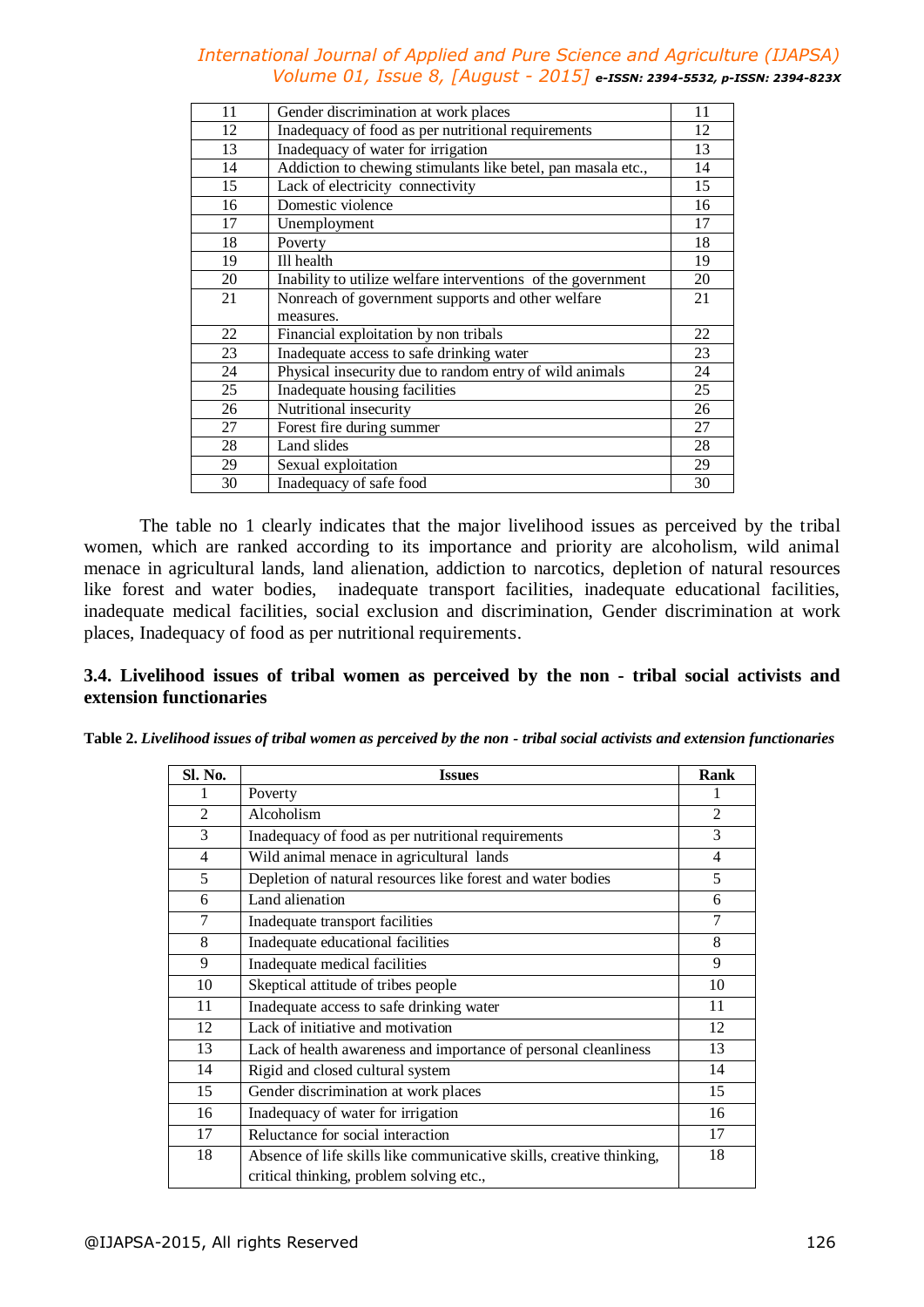| 19 | Addiction to chewing stimulants like betel, pan masala            | 19 |
|----|-------------------------------------------------------------------|----|
| 20 | Ill health                                                        | 20 |
| 21 | Domestic violence                                                 | 21 |
| 22 | Inadequacy and access to quality education                        | 22 |
| 23 | Addiction to narcotics                                            | 23 |
| 24 | Negative attitude of the mainstream society towards tribes people | 24 |
|    | and tribal development interventions                              |    |
| 25 | Unemployment                                                      | 25 |
| 26 | Cultural invasion by non tribals                                  | 26 |
| 27 | Nutritional insecurity                                            | 27 |
| 28 | Social exclusion and discrimination                               | 28 |
| 29 | Non reach of government supports and other welfare measures       | 29 |
| 30 | Lack of aspiration for social, economic & educational improvement | 30 |

From the table 2 it is evident that poverty, alcoholism, inadequacy of food as per nutritional requirements, wild animal menace in agricultural lands, depletion of natural resources like forest and water bodies, land alienation, inadequate transport facilities, inadequate educational facilities, inadequate medical facilities, skeptical attitude of tribes people, Inadequate access to safe drinking water, lack of initiative and motivation etc., are the major livelihood issues of tribal women as perceived by the non - tribal social activists and extension functionaries.

A comparative analysis of these livelihood issues as perceived by tribal and non-tribal people highlight an important incongruence with respect to the perception of livelihood issues. A very important livelihood issue like poverty was not identified and recognized as an important livelihood issue by tribal women. In general poverty is the condition where people's basic needs for food, clothing and shelter are not being met. A rank of 18 was given by tribal women for poverty whereas poverty was perceived to be the most important livelihood issue by the non-tribal respondents. Same is the case of 'inadequacy of food as per nutritional requirement', wherein tribal women gave a rank of 12 and according to non-tribal respondents it is the third important issue for tribal women. This differential perceptions drive home an important aspect with respect to needs and aspirations of tribespeople. They are unaware of their real situation and pre-requisites for their development. They are still not ready to accept and utilize meaningfully the opportunities and facilities extended to them by the government and other non-governmental organizations. Their philosophy of life seems to be "living in the present and not concerned much about the future", it makes the situation worse. Social development entails the meaningful understanding of development needs on the part of marginalized sections. Converting needs in to felt needs is the professional responsibility of the extension professionals. The hitherto followed prescriptive approach of development as a part of trickle down paradigm could not inspire and motivate the marginal section of people to make use of developmental interventions. As a result efforts and expenditure by government on tribal development did not yield the expected results.

Majority of the tribespeople were addicted to alcohol irrespective of gender. Alcohol is easily available in the licensed shops and also is illicitly produced in some of the tribal settlements. The tribal people were spending their major share of income towards buying alcohol, leading the family to a financially unstable state, which ultimately resulting in problems like domestic violence. Owing to deforestation, large numbers of wild animals lost their natural habitat which made them in to invade the agricultural lands of the tribespeople. As a result it had become a herculean task for them to cultivate crops after driving the wild animals away from the agricultural lands. Land alienation is an important issue for the tribespeople as they lost their ancestral land which had been using for cultivation. Meanwhile they lost their land, they had stopped cultivating their traditional food crops like *cholam* (*sorghum vulgare*), *thina* (foxtail millet-*setaria italicum*) etc. that indirectly